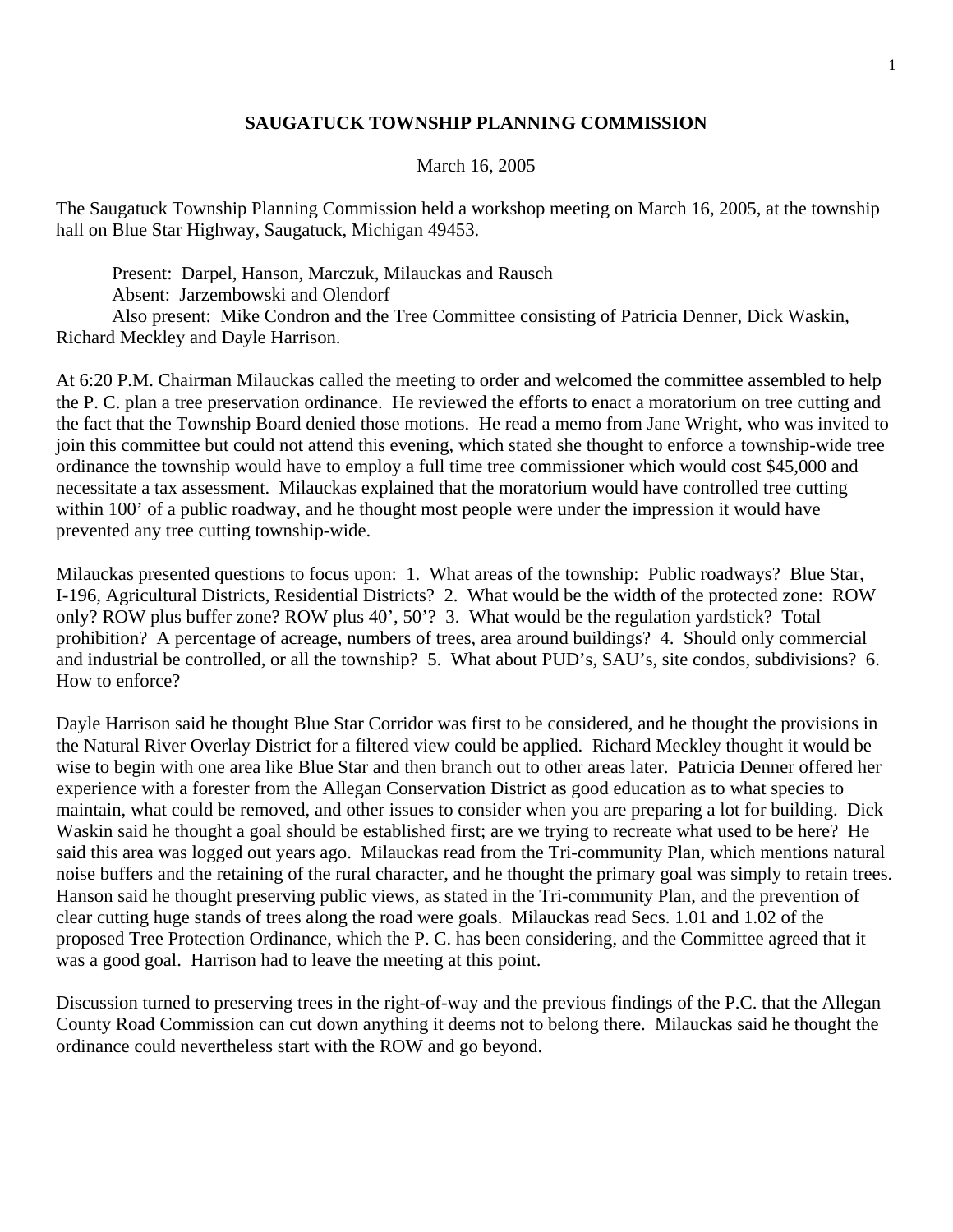The Blue Star Highway from Exit 34 to 41 and Interstate 196 to the fence line were determined to be areas that should be controlled. Forested areas of the township were discussed, and Waskin said the northern part of the Dennison property along Lake Michigan would be developed, so the discussion included the critical dunes, high risk erosion areas and Natural River Overlay District.

Setbacks versus buffers as the zone to be preserved were explained and discussed. Trying to regulate the tree cutting businesses by requiring permits was discussed, but Milauckas said this ordinance would apply to the property owner. Milauckas suggested using the ROW plus the existing buffer required in the Commercial District as the tree preservation zone, that is 40 feet from the ROW along Blue Star Highway where there would be total prohibition of cutting trees 6" in diameter at breast height until a site plan review by the P.C. A permit would be required. In Agricultural and Residential Districts on Blue Star, any PUD, subdivision or site condo would be required to present site plan to P.C. and would be controlled as the Commercial District. Waskin brought up the fact that there are not so many large tracts of undeveloped property along Blue Star, and Milauckas suggested making the buffer 70 feet for vacant property where there is no structure. Nonconforming properties were brought up. When Milauckas offered 70 feet across the board, the group seemed to return to 40 feet as the measure for existing residential or businesses along Blue Star. The buffer for I-196 would be 50 feet.

Waskin suggested offering control on only 90% of trees 6" d.b.h. and larger in the protection zone without permit to get less opposition to the ordinance. There was also a suggestion to grant the zoning administrator the right to waive 50% of the tree protection in the buffer zone for residential building permit, and exemptions would be made for existing platted lots where not enough property is available to follow these restrictions. Then Milauckas suggested keeping the total prohibition from tree cutting 6"d.b.h. and larger in the vacant property's 70-foot buffer zone, and allowing for keeping 90% of trees 6"d.b.h. and larger in the 40-foot buffer zone on the developed properties along Blue Star and in the 50-foot buffer along I-196. Per year? The decision was to not set a time limit.

The Industrial District buffer for tree protection would be 70 feet.

Penalties were discussed: civil infraction set forth in Sec. 40-41 or requirement to replace trees illegally removed from property?

PUD's, SAU's, site condos and subdivisions in the Agricultural and Residential Districts in the rest of the township aside from Blue Star Corridor could be regulated just as Commercial on Blue Star at 70 feet from the main road. There was still some feeling that control should be exercised over large tracts that do not front on a public road but are out in the middle of nowhere, to prevent clear cutting before any site plan is presented. Hanson said "common areas" in site condos, subdivisions or PUD's should be controlled as far as tree cutting goes also.

Requirement of a forest management plan was considered for the critical dunes area, and reference was made to Sec. 7.04 of the proposed Tree Protection Ordinance. Milauckas was concerned about the provision therein exempting the property owner from a possible tree protection ordinance if he employs a forest management consultant. It was pointed out that the Natural River Overlay part of the existing Zoning Ordinance already has restrictions on clearing property of vegetation, and the high risk erosion areas are controlled by the DEQ, DNR and county soils and sanitation permit.